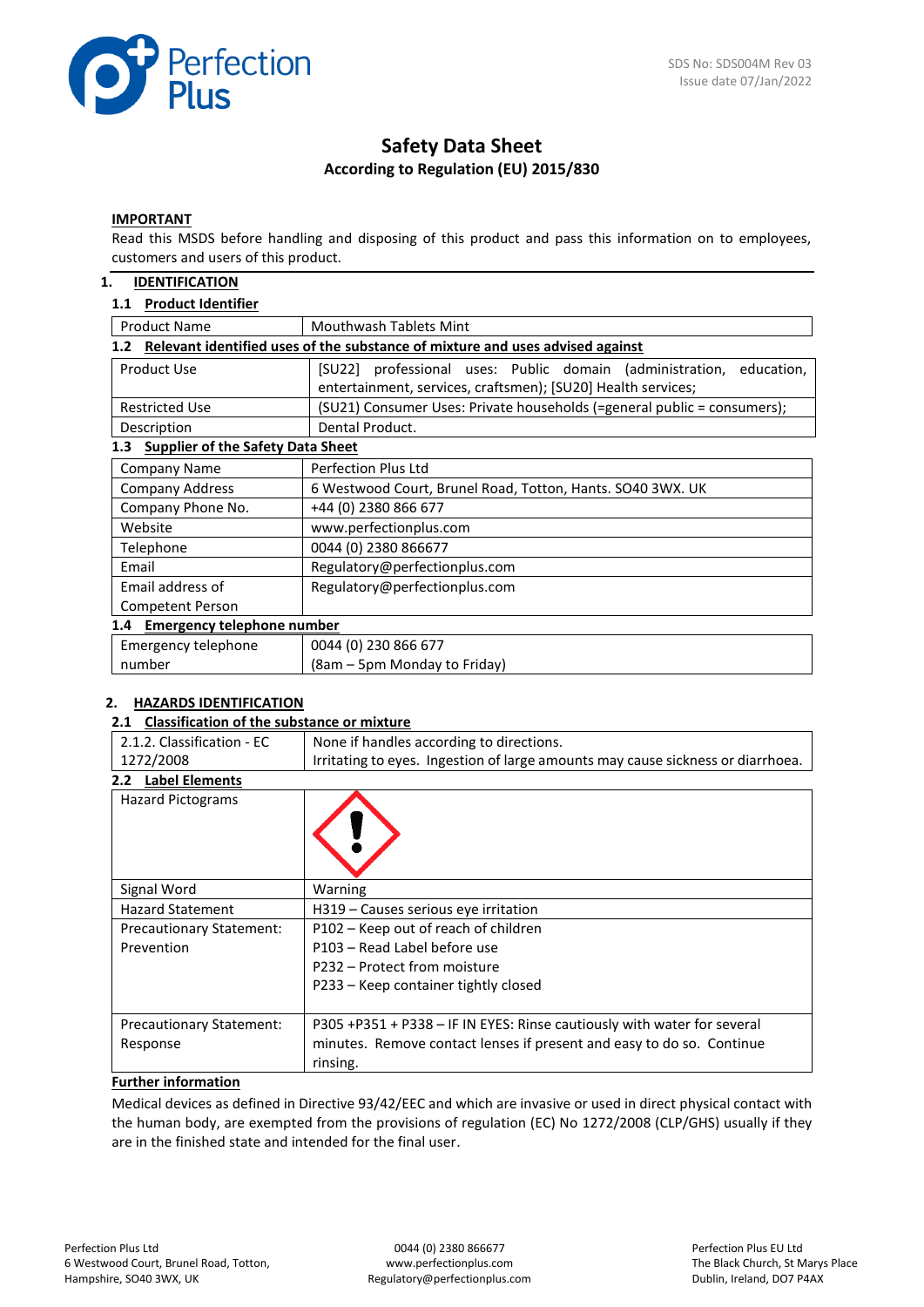

## **3. COMPOSITION/INFORMATION ON INGREDIENTS**

## **3.2 Mixtures**

## **EC 1272/2008**

| <b>Chemical Name</b>                        | Index No. | CAS No. | EC No. | <b>REACH</b><br>Registration<br><b>Number</b> | CONC.<br>$(\%w/w)$ | <b>Classification</b> |
|---------------------------------------------|-----------|---------|--------|-----------------------------------------------|--------------------|-----------------------|
| Sodium Bicarbonate B.P                      |           |         |        |                                               |                    |                       |
| Tartaric Acid B.P.                          |           |         |        |                                               |                    |                       |
| Sodium Benzoate B.P.                        |           |         |        |                                               |                    |                       |
| Approved natural                            |           |         |        |                                               |                    |                       |
| colouring                                   |           |         |        |                                               |                    |                       |
| Menthol B.P.                                |           |         |        |                                               |                    |                       |
| Thymol B.P.                                 |           |         |        |                                               |                    |                       |
| Approved natural<br>flavouring (peppermint) |           |         |        |                                               |                    |                       |

All ingredients are non-hazardous at the levels of inclusion.

## **4. FIRST AID MEASURES**

## **4.1 Description of first aid measures**

| <b>Inhalation</b>          | Move the exposed person to fresh air. If breathing is irregular or stopped, give artificial |  |
|----------------------------|---------------------------------------------------------------------------------------------|--|
|                            | respiration.                                                                                |  |
| Eye Contact                | Rinse with plenty of water, consult a physician.                                            |  |
| Skin contact               | Wash skin first with water and then soap and water. If in doubt seek medical help.          |  |
| Ingestion                  | Ingestion of large amounts can cause sickness and diarrhoea. If in doubt seek medical help. |  |
| <b>General information</b> |                                                                                             |  |
|                            | If you feel unwell, seek medical advice (show the label where possible).                    |  |

### **5. FIRE FIGHTING MEASURES**

#### **5.1 Extinguishing media**

|  | Powder, foam, carbon dioxide, sand, water spray.          |
|--|-----------------------------------------------------------|
|  | 5.2 Special hazards arising from the substance or mixture |
|  | Not flammable.                                            |
|  | 5.3 Advice for firefighters                               |
|  | Wear suitable respiratory equipment when necessary.       |
|  |                                                           |

### **6. ACCIDENTAL RELEASE MEASURES**

## **6.1 Personal precautions, protective equipment and emergency procedures**

| Ensure adequate ventilation of the working area.                                                     |  |  |  |
|------------------------------------------------------------------------------------------------------|--|--|--|
| 6.2 Environmental precautions                                                                        |  |  |  |
| Do not empty in to drains.                                                                           |  |  |  |
| 6.3 Methods and material for containment and cleaning up                                             |  |  |  |
| Contain tablets or solution and transfer to suitable containers for disposal.                        |  |  |  |
| 6.4 Reference to other sections                                                                      |  |  |  |
| See section 13 for disposal information. See section 8 for exposure controls/personal<br>protection. |  |  |  |
|                                                                                                      |  |  |  |

## **7. HANDLING AND STORAGE**

## **7.1 Precautions for safe handling**

## No special precautions.

| 7.2 Conditions for safe storage, including any incompatibilities |                                                                             |  |  |
|------------------------------------------------------------------|-----------------------------------------------------------------------------|--|--|
|                                                                  | Store above freezing and below 30°C. Keep container tightly closed and dry. |  |  |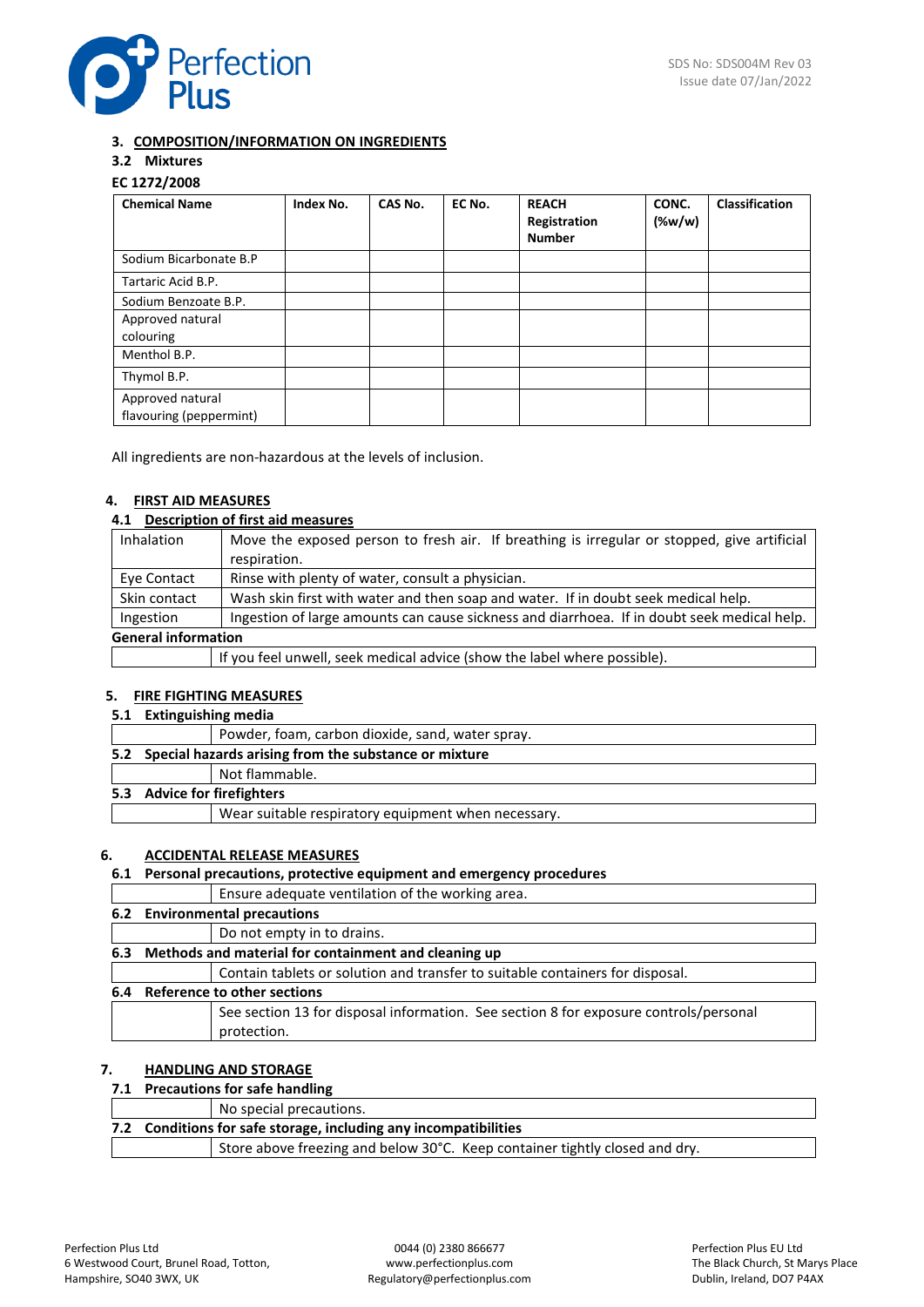

#### **7.3 Recommended packaging :**

|  | Container of solvent-stable plastics. |
|--|---------------------------------------|
|--|---------------------------------------|

#### **7.4 Specific end use(S)**

| See section 1.2. Relevant identified uses of the substance or mixture and uses advised |
|----------------------------------------------------------------------------------------|
| against for further information.                                                       |
|                                                                                        |

#### **8. EXPOSURE CONTROLS/PERSONAL PROTECTION**

### **8.1 Control parameters**

| Νc<br>) data<br>' dvdildDie. |  |
|------------------------------|--|

#### **8.2 Exposure controls**

|                                           | N/a                                              |  |  |  |
|-------------------------------------------|--------------------------------------------------|--|--|--|
| 8.2.1<br>Appropriate engineering controls |                                                  |  |  |  |
|                                           | Ensure adequate ventilation of the working area. |  |  |  |
| 8.2.2<br>Individual protection measures   |                                                  |  |  |  |
| N/a<br>Hygiene measures                   |                                                  |  |  |  |
| Eye/face protection                       | N/a                                              |  |  |  |
| Skin protection -                         | N/a                                              |  |  |  |
| Hand protection                           |                                                  |  |  |  |
| Respiratory protection                    | N/a                                              |  |  |  |

## **9. PHYSICAL AND CHEMICAL PROPERTIES**

#### **9.1. Information on basic physical and chemical properties**

| Appearance          | Blue effervescent tablets   | Density                     | Not applicable.         |
|---------------------|-----------------------------|-----------------------------|-------------------------|
|                     | forming a coloured solution |                             |                         |
|                     | with water                  |                             |                         |
| Odour               | Peppermint                  | Relative vapour density     | Not applicable.         |
| pH                  | Approx. 7 when dissolved    | Solubility in water         | Effervescent tablets    |
|                     |                             |                             | fully soluble in water. |
| Decomposition temp. | Not applicable.             | <b>Explosion properties</b> | Not applicable.         |

### **9.2. Other information**

| Conductivity                     | No data available |
|----------------------------------|-------------------|
| Surface tension                  | No data available |
| Gas group                        | Not applicable.   |
| Benzene content                  | No data available |
| Lead content                     | No data available |
| VOC (Volatile organic compounds) | No data available |

## **10. STABILITY AND REACTIVITY**

#### **10.1 Stability**

|                          |  | Dissolves in water with evolution of CO2.           |
|--------------------------|--|-----------------------------------------------------|
|                          |  | 10.2 Materials to avoid                             |
|                          |  | Carbon dioxide, water and inert solid residue.      |
| 10.3 Hazardous reactions |  |                                                     |
|                          |  | None if handled and stored according to directions. |

## **11. TOXICOLOGICAL INFORMATION**

## **11.1 Information on toxicological effects**

There is no toxicological data specific to this product.

| Acute toxicity            | Not applicable. |  |
|---------------------------|-----------------|--|
| Skin corrosion/irritation | Not applicable. |  |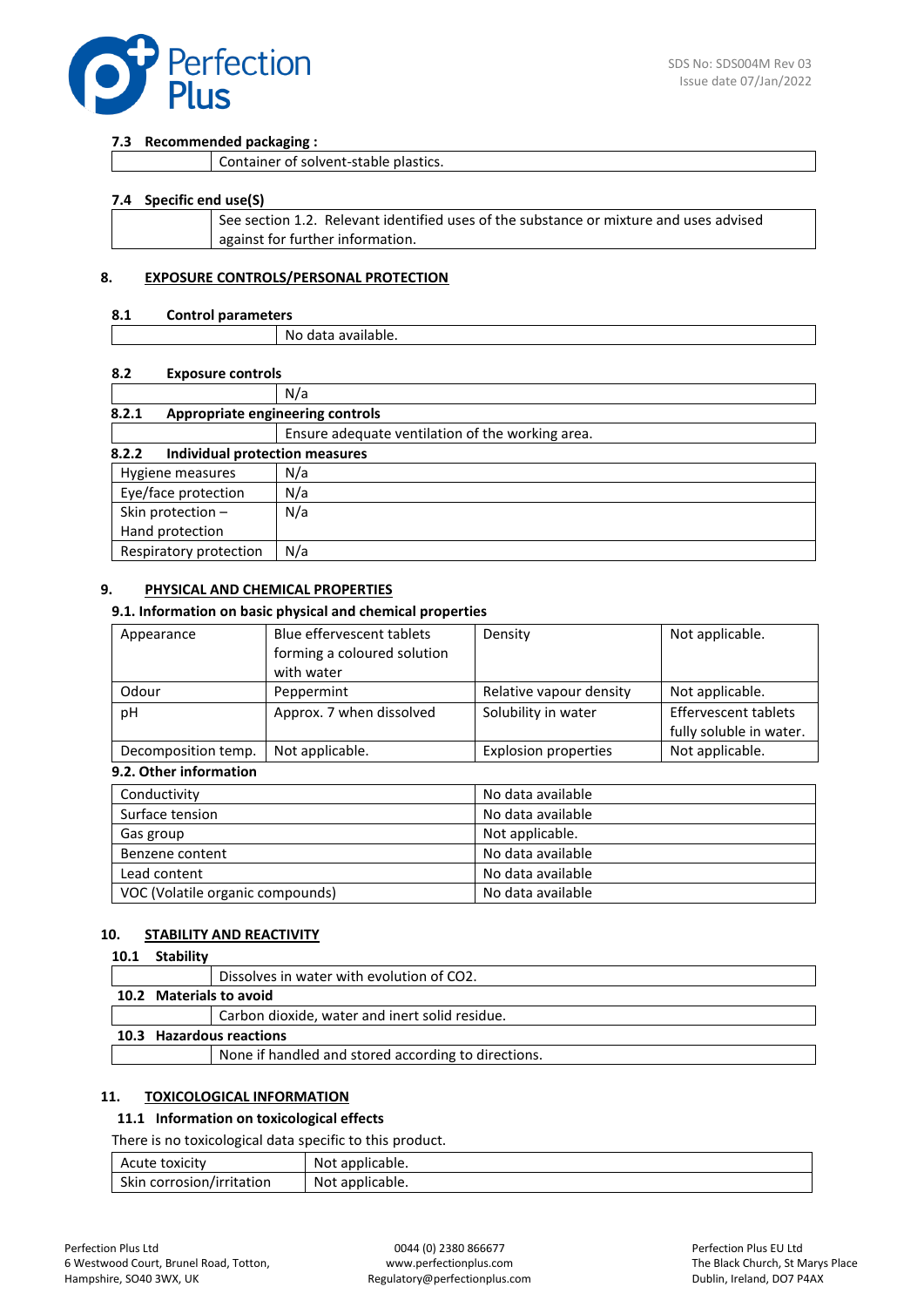

| Serious eve       | Not applicable. |
|-------------------|-----------------|
| damage/irritation |                 |
| Specific effect   | Not applicable. |

### **12. ECOLOGICAL INFORMATION**

## **12.1 Toxicity**

|                                    | No environmental hazard is anticipated. |
|------------------------------------|-----------------------------------------|
| 12.2 Persistence and degradability |                                         |
|                                    | No data is available on this product.   |

## **13. DISPOSAL CONSIDERATIONS**

#### **13.1 Waste treatment methods**

#### **Disposal Methods**

| Use proper landfill disposal or incineration accordance with local, state and federal |
|---------------------------------------------------------------------------------------|
| regulation.                                                                           |

#### **14. TRANSPORT INFORMATION**

### **14.1 UN number**

|      |                                                                          | No special precautions                                   |  |
|------|--------------------------------------------------------------------------|----------------------------------------------------------|--|
|      | 14.2 UN proper shipping name                                             |                                                          |  |
|      |                                                                          | The product is not classified as dangerous for carriage. |  |
|      | 14.3 Transport hazard class(es)                                          |                                                          |  |
|      |                                                                          | The product is not classified as dangerous for carriage. |  |
|      |                                                                          | 14.4 Packing group                                       |  |
|      |                                                                          | The product is not classified as dangerous for carriage. |  |
|      | 14.5 Environmental hazards                                               |                                                          |  |
|      |                                                                          | The product is not classified as dangerous for carriage. |  |
| 14.6 | Special precautions for user                                             |                                                          |  |
|      |                                                                          | The product is not classified as dangerous for carriage. |  |
| 14.7 | Transport in bulk according to Annex II of MARPOL 73/78 and the IBC Code |                                                          |  |
|      |                                                                          | The product is not classified as dangerous for carriage. |  |

## **15. REGULATORY INFORMATION**

## **15.1 Safety, health and environmental regulations/legislation specific for the substance or mixture**

| Regulations                      | COMMISION REGULATION (EU) No 453/2010 of 20 May 2010 amending Regulation (EC) No         |
|----------------------------------|------------------------------------------------------------------------------------------|
|                                  | 1907/2006 of the European Parliament and of the Council on the Registration, Evaluation, |
|                                  | Authorisation and Restriction of Chemicals (REACH), establishing a European Chemicals    |
|                                  | Agency, amending Directive 1999/45/EC and repealing Council Regulation (EEC) No 793/93   |
|                                  | and Commission Regulation (EC) No 1488/94 as well as Council Directive 76/769/EEC and    |
|                                  | Commission Directives 91/155/EEC, 93/67/EEC, 93/105/EC and 2000/21/EC. REGULATION        |
|                                  | (EC) No 1907/2006 OF THE EUROPEAN PARLIAMENT AND OF THE COUNCIL of 18 December           |
|                                  | 2006 concerning the Registration, Evaluation, Authorisation and Restriction of Chemicals |
|                                  | (REACH), establishing a European Chemicals Agency, amending Directive 1999/45/EC and     |
|                                  | repealing Council Regulation (EEC) No 793/93 and Commission Regulation (EC) No 1488/94   |
|                                  | as well as Council Directive 76/769/EEC and Commission Directives 91/155/EEC,            |
|                                  | 93/67/EEC, 93/105/EC and 2000/21/EC.                                                     |
| 15.2. Chamical Safety Accordment |                                                                                          |

# **15.2 Chemical Safety Assessment**

No data available.

## **16. OTHER INFORMATION**

## **Other information**

| Text of Hazard Statements in | H319 – Causes serious eye irritation |
|------------------------------|--------------------------------------|
| Section 3                    | P102 – Keep out of reach of children |